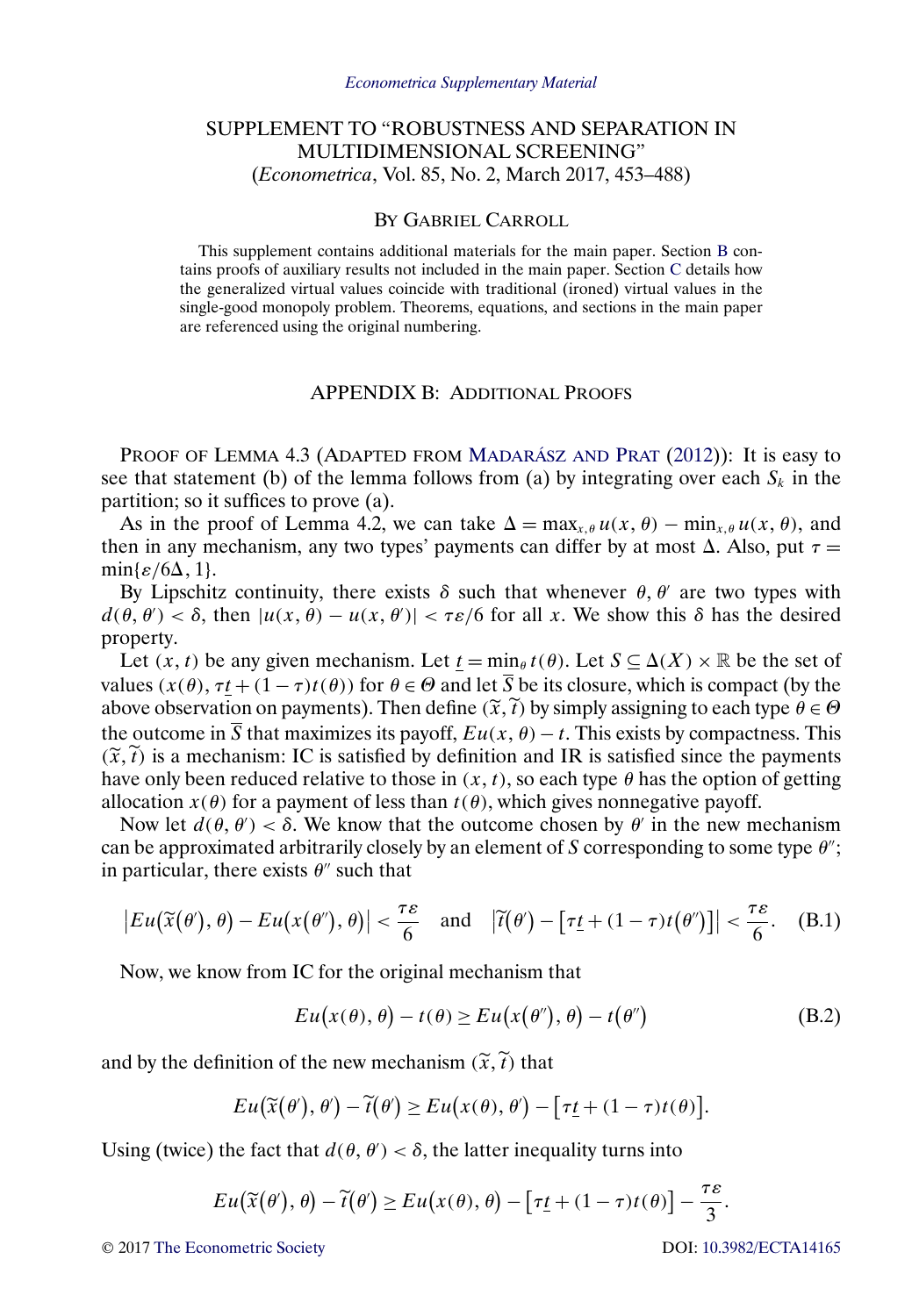<span id="page-1-0"></span>Now combining with [\(B.1\)](#page-0-0) we get

$$
Eu(x(\theta''), \theta) - \left[\tau \underline{t} + (1 - \tau)t(\theta'')\right] > Eu(x(\theta), \theta) - \left[\tau \underline{t} + (1 - \tau)t(\theta)\right] - \frac{2\tau \varepsilon}{3}.\tag{B.3}
$$

Adding [\(B.2\)](#page-0-0) and (B.3), and canceling common terms, we get

$$
\tau t(\theta'') > \tau t(\theta) - \frac{2\tau \varepsilon}{3}
$$

or

$$
t(\theta'') > t(\theta) - \frac{2\varepsilon}{3}.
$$

Hence, from [\(B.1\)](#page-0-0),

$$
\widetilde{t}(\theta') > t(\theta'') - \tau(t(\theta'') - \underline{t}) - \frac{\tau \varepsilon}{6}
$$
\n
$$
> \left(t(\theta) - \frac{2\varepsilon}{3}\right) - \tau \Delta - \frac{\tau \varepsilon}{6}
$$
\n
$$
\geq t(\theta) - \frac{2\varepsilon}{3} - \frac{\varepsilon}{6} - \frac{\varepsilon}{6},
$$

which is the desired statement (a).  $Q.E.D.$ 

PROOF OF PROPOSITION 5.1: Write  $\underline{\theta}^g = \min(\Theta^g)$  and  $\overline{\theta}^g = \max(\Theta^g)$ . Consider first the pricing problem in each component separately. The profit from setting price  $p<sup>g</sup>$  is  $p^{g}$ (1−F $g(p^{g})$ ), where F<sup>g</sup> is the cumulative distribution function for  $\theta^{g}$ . Since the optimal price  $p^{*g}$  is in the interior of  $\Theta^g$ , the first-order condition must hold there:

$$
1 - F^{g}(p^{*g}) - p^{*g}f^{g}(p^{*g}) = 0.
$$

Now, for sufficiently small  $\varepsilon > 0$ , we must have

$$
- \varepsilon (1 - F^{1}(p^{*1}))(1 - F^{2}(p^{*2}))
$$
  
+ 
$$
(p^{*1} - \varepsilon)(F^{1}(p^{*1}) - F^{1}(p^{*1} - \varepsilon))(1 - F^{2}(p^{*2}))
$$
  
+ 
$$
(p^{*2} - \varepsilon)(F^{2}(p^{*2}) - F^{2}(p^{*2} - \varepsilon))(1 - F^{1}(p^{*1})) > 0.
$$
 (B.4)

Indeed, when  $\varepsilon = 0$ , this expression equals 0, and its derivative with respect to  $\varepsilon$  is

$$
-(1 - F^{1}(p^{*1}))(1 - F^{2}(p^{*2})) + p^{*1}f^{1}(p^{*1})(1 - F^{2}(p^{*2})) + p^{*2}f^{2}(p^{*2})(1 - F^{*}(p^{*1}))
$$
  
\n
$$
= (1 - F^{1}(p^{*1}))(1 - F^{2}(p^{*2}))
$$
  
\n
$$
- (1 - F^{2}(p^{*2}))[1 - F^{1}(p^{*1}) - p^{*1}f^{1}(p^{*1})]
$$
  
\n
$$
- (1 - F^{1}(p^{*1}))[1 - F^{2}(p^{*2}) - p^{*2}f^{2}(p^{*2})]
$$
  
\n
$$
= (1 - F^{1}(p^{*1}))(1 - F^{2}(p^{*2}))
$$
  
\n
$$
> 0.
$$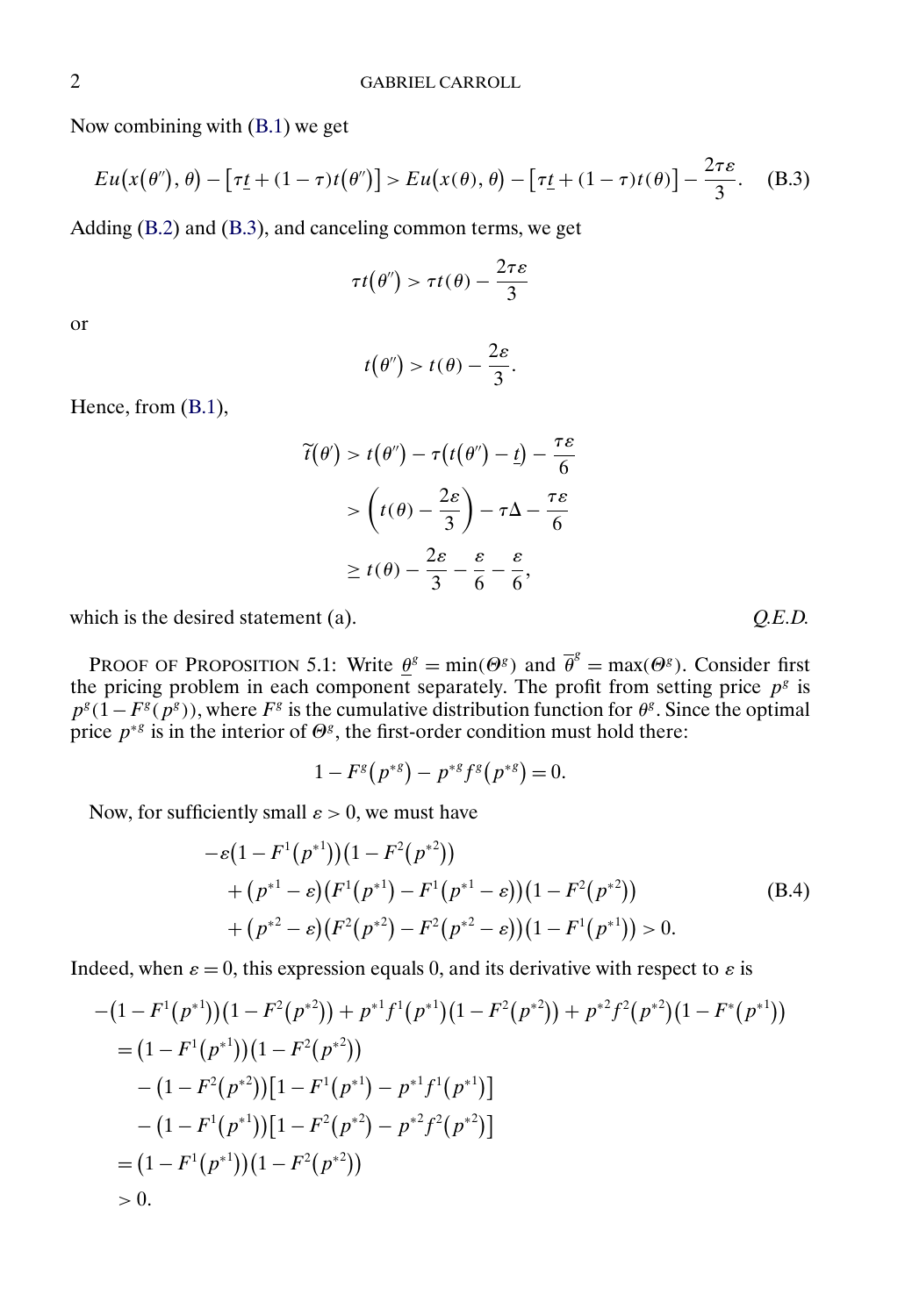<span id="page-2-0"></span>

FIGURE B.1.—Buyer behavior under separate sales and bundling.

(Here the second equality comes from the first-order condition for each  $p^{*g}$ .) Write  $\Delta$  for the left-hand side of [\(B.4\)](#page-1-0) (which depends on  $\varepsilon$ ). Let  $\varepsilon$  be a small value for which (B.4) holds.

Consider the behavior of various buyer types under the separate-price mechanism, illustrated in Figure B.1. Buyer types in region  $A$  buy both goods; those in regions  $B$  and D buy only good 2, while those in regions  $C$  and  $E$  buy only good 1.

Now consider the change in expected profit when the mechanism is changed to offering either separate prices  $(p^{*1}, p^{*2})$  or  $p^{*1} + p^{*2} - \varepsilon$  for the bundle. Buyers whose value for both goods g is above  $p^{*g}$  (region A in the figure) now buy the bundle, paying  $\varepsilon$  less than before. Buyers with  $\theta^1 \in [p^{*1} - \varepsilon, p^{*1})$  and  $\theta^2 \ge p^{*2}$  (region B) formerly bought only good 2 but now buy the bundle, paying  $p^{*1} - \varepsilon$  more than before. And buyers with  $\theta^2 \in [p^{*2} - \varepsilon, p^{*2})$  and  $\theta^1 \ge p^{*1}$  (region C) switch to buying the bundle, paying  $p^{*2} - \varepsilon$ more than before. These changes constitute a lower bound on the net change in profit. (In addition, some types who formerly bought nothing now buy the bundle; we ignore them.)

Thus, writing  $\pi(A)$ ,  $\pi(B)$ , and  $\pi(C)$  for the measures of these regions under joint distribution  $\pi$ , our change in profit is at least

$$
-\varepsilon\pi(A) + (p^{*1} - \varepsilon)\pi(B) + (p^{*2} - \varepsilon)\pi(C). \tag{B.5}
$$

Now, for any negatively affiliated  $\pi$ , we have

$$
\pi(B) \ge \frac{\pi([p^{*1} - \varepsilon, p^{*1}] \times \Theta^2)}{\pi([p^{*1}, \overline{\theta}^2] \times \Theta^2)} \times \pi(A)
$$

$$
= \frac{F^1(p^{*1}) - F^1(p^{*1} - \varepsilon)}{1 - F^1(p^{*1})} \times \pi(A)
$$

and similarly

$$
\pi(C) \ge \frac{F^2(p^{*2}) - F^2(p^{*2} - \varepsilon)}{1 - F^2(p^{*2})} \times \pi(A).
$$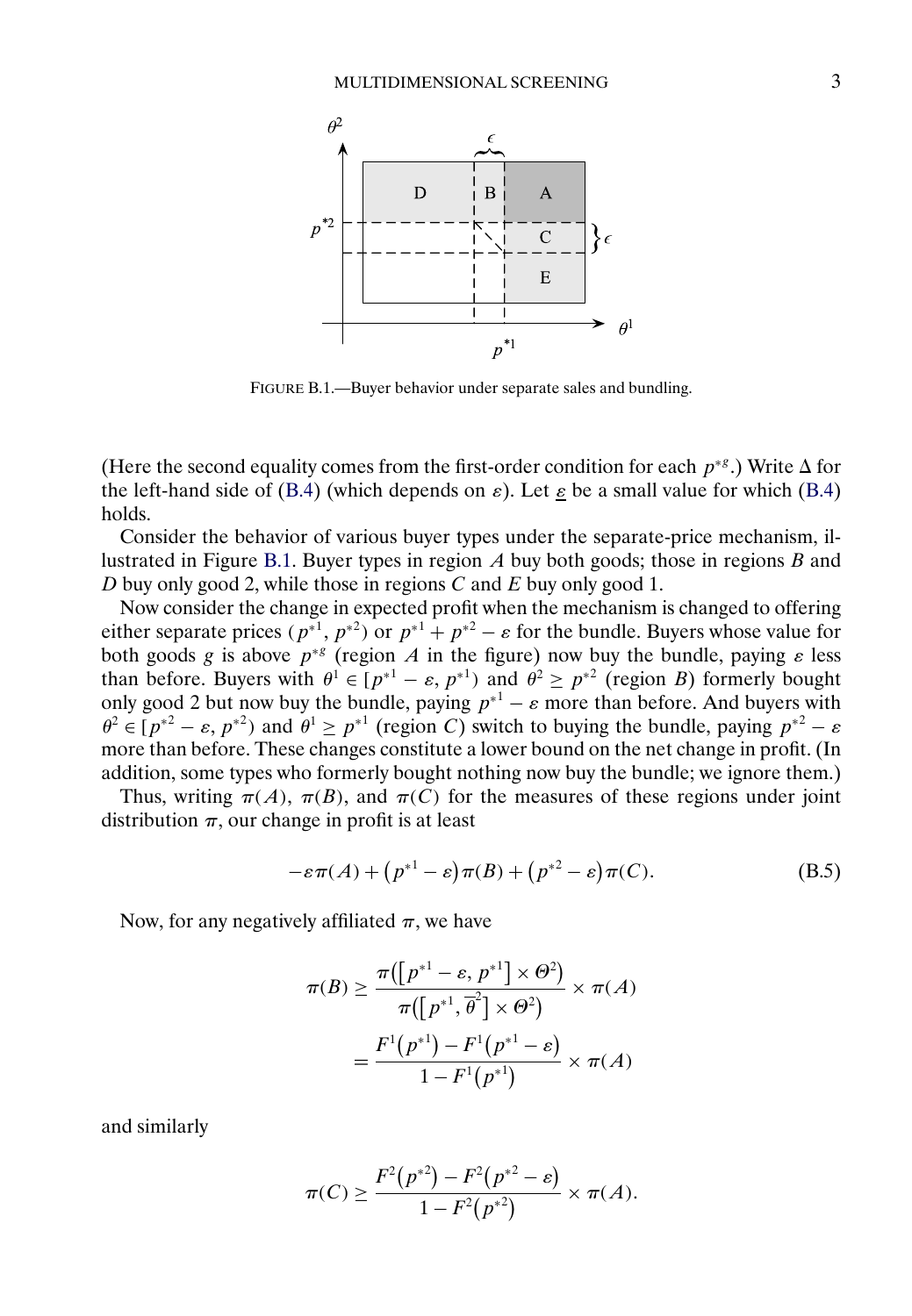<span id="page-3-0"></span>Plugging in to [\(B.5\)](#page-2-0), our change in profit in going to the bundled mechanism is at least

$$
\pi(A) \times \left[ -\varepsilon + (p^{*1} - \varepsilon) \frac{F^1(p^{*1}) - F^1(p^{*1} - \varepsilon)}{1 - F^1(p^{*1})} + (p^{*2} - \varepsilon) \frac{F^2(p^{*2}) - F^2(p^{*2} - \varepsilon)}{1 - F^2(p^{*2})} \right]
$$
  
=  $\pi(A) \times \frac{\Delta}{(1 - F^1(p^{*1}))(1 - F^2(p^{*2}))},$ 

with  $\Delta$  given by the left-hand side of [\(B.4\)](#page-1-0).

Take  $\varepsilon = \varepsilon$  in the bundled mechanism. Recall that in this case, the corresponding value of  $\Delta$  was positive; call this value  $\underline{\Delta}$ . This shows that the bundling mechanism, with price  $p^{*1} + p^{*2} - \varepsilon$  for the bundle, earns expected profit at least as high as the  $R^*$  from separate sales, proving part (a).

All of this basically follows [McAfee, McMillan, and Whinston](#page-9-0) [\(1989\)](#page-9-0) (who considered the independent case). In our case, we obtain only a weak improvement from this bundling, because with negative affiliation,  $\pi(A)$  may be zero, or arbitrarily close. This is why we must randomize the bundle price to obtain a strict improvement; we now detail this adjustment.

Take  $\overline{\epsilon} = \min\{p^{*1} - \underline{\theta}^1, p^{*2} - \underline{\theta}^2\}$ ; without loss of generality,  $\overline{\epsilon} = p^{*2} - \underline{\theta}^2$ . Then, in the mechanism with bundle price  $p^{*1}+p^{*2}-\overline{\epsilon}$ , region E in Figure [B.1](#page-2-0) disappears, and regions A and C constitute all of the area to the right of the line  $\theta^1 = p^{*1}$ , implying

$$
\pi(C) = (1 - F^1(p^{*1})) - \pi(A).
$$

Therefore, expression [\(B.5\)](#page-2-0) is at least

$$
-\overline{\varepsilon}\pi(A) + (p^{*2} - \overline{\varepsilon})\big[\big(1 - F^1(p^{*1})\big) - \pi(A)\big]
$$
  
= 
$$
\underline{\theta}^2\big(1 - F^1(p^{*1})\big) - p^{*2}\pi(A).
$$

Consequently, if  $\varepsilon$  is chosen to equal  $\underline{\varepsilon}$  with probability q and  $\overline{\varepsilon}$  with probability 1 − q, the expected gain in profit relative to separate prices is at least

$$
\frac{q}{4(1-F^1(p^{*1}))(1-F^2(p^{*2}))}\pi(A) + (1-q)(\underline{\theta}^2(1-F^1(p^{*1})) - p^{*2}\pi(A))
$$
  
=  $(1-q)\underline{\theta}^2(1-F^1(p^{*1})) + \pi(A)\left[\underline{q}\frac{\underline{\Delta}}{(1-F^1(p^{*1}))(1-F^2(p^{*2}))} - (1-q)p^{*2}\right].$ 

Evidently, if  $q$  is chosen close enough to 1, the expression in brackets on the right will be positive. Then, for any negatively affiliated distribution  $\pi$ , the profit from the randomized bundling mechanism will be at least  $R^* + (1-q)\frac{\theta^2}{1-F^1(p^{*1})}$ , which is strictly above  $R^*$ , proving part (b).  $Q.E.D.$ 

PROOF OF LEMMA 5.2: We first prove the lemma in the special case where each  $\Theta^g$  consists of at most two values. Write them as  $\Theta^g = \{\theta_1^g, \theta_2^g\}$  with  $\theta_1^g < \theta_2^g$  (or  $\{\theta_1^g\}$ ) if there is just one value), and write  $(x^*, t^*)$  for the optimal mechanism that sells each good separately.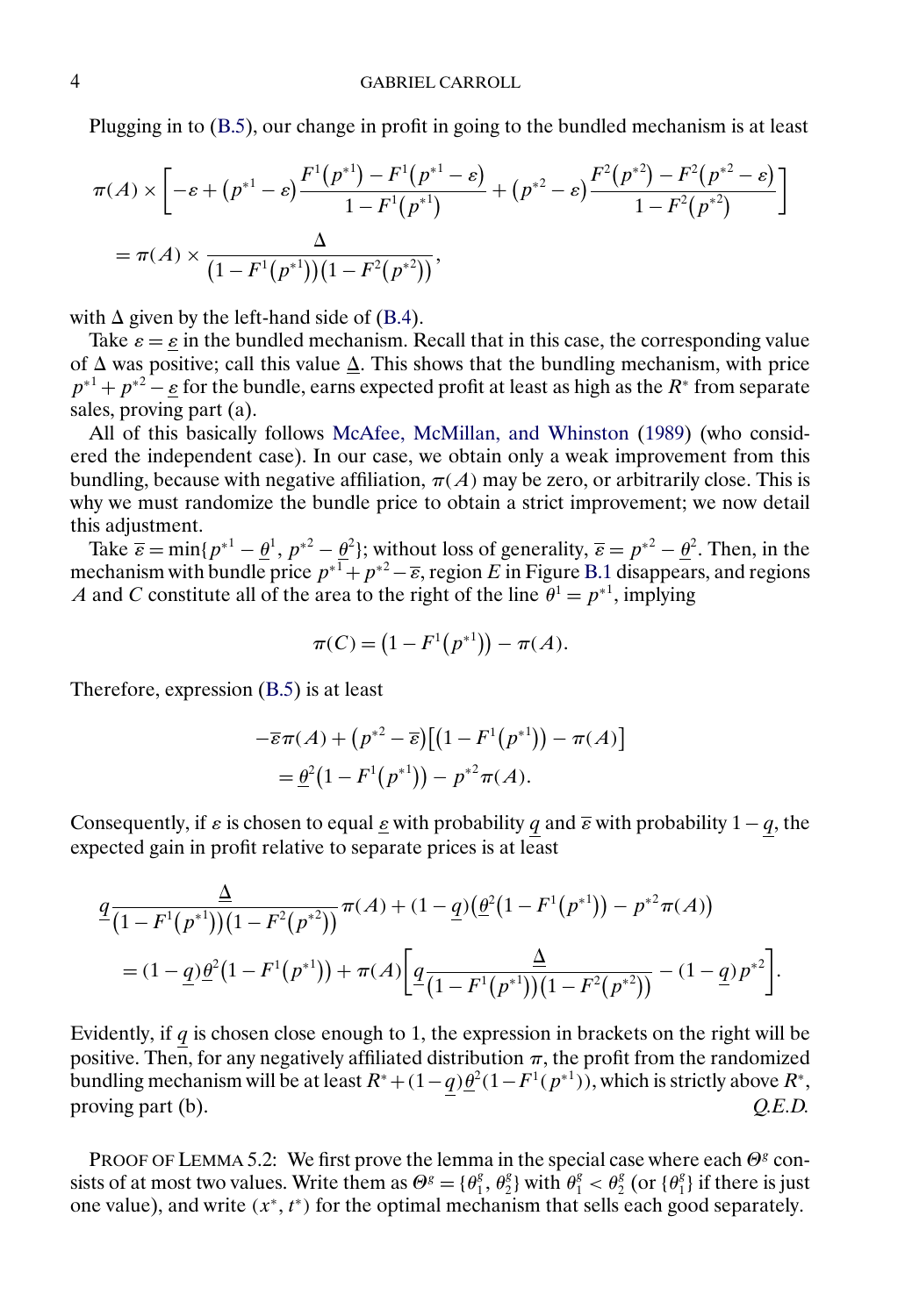In the standard analysis of the one-good problem (as detailed in Appendix [C](#page-6-0) below), the virtual values associated to these two types are

$$
\theta_1^g-\frac{\pi^g\big(\theta_2^g\big)}{\pi^g\big(\theta_1^g\big)}\times\big(\theta_2^g-\theta_1^g\big) \quad \text{and} \quad \theta_2^g.
$$

If the former virtual value is negative, then the optimal price for the single good g is  $\theta_2^s$ ; if it is positive, the optimal price is  $\theta_1^g$ . The virtual value cannot be zero, because there would then not be a unique optimal price, contrary to assumption. In either case, the constraints that receive positive weight in the dual problem are the IR constraint for  $\theta_1^g$  and the IC constraint for  $\theta_2^g$  to imitate  $\theta_1^g$ . (If there is just one type  $\theta_1^g$ , then its virtual value is the positive number  $\theta_1^g$  and its IR constraint is binding.)

The distribution  $\pi$  constructed in Lemma 4.4 has full support on  $\Theta$ . This also implies that all of the multipliers on the adjacent downward constraints constructed in the proof of Theorem 2.1, that is to say all of the  $\lambda[(\theta_2^g, \theta^{-g}) \to (\theta_1^g, \theta^{-g})]$ , are strictly positive, in view of their definition (4.17). Likewise, the lowest type  $\theta_1 = (\theta_1^1, \dots, \theta_1^G)$  has a strictly positive weight on its IR constraint (namely  $\kappa[\theta_1] = 1$ ).

Now, we saw in the proof of Theorem 2.1 that any mechanism  $(x, t)$  must satisfy

$$
\sum_{\theta} \pi(\theta)t(\theta) \leq \sum_{\theta} \sum_{g} \pi(\theta) E \overline{u}^{g} \big(x^{g}(\theta), \theta^{g}\big) \leq \sum_{\theta} \sum_{g} \pi(\theta) \overline{u}^{g}_{\max} \big(\theta^{g}\big) = R^{*}
$$
 (B.6)

with equality for the mechanism  $(x^*, t^*)$ . Since the  $\pi(\theta)$  are all strictly positive, a mechanism can be optimal only if it satisfies  $E\overline{u}^g(x^g(\theta), \theta^g) = \overline{u}^g_{\text{max}}(\theta^g)$  for every  $\theta$  and every g, that is, it maximizes the virtual value in every component for every type. Since the virtual value from allocating good  $g$  is always positive or negative, never 0 (while the virtual value from not allocating is 0), the virtual value maximizer is unique. Thus we must have  $x(\theta) = x^*(\theta)$  for every  $\theta$ . Moreover, we can see from the proof of Lemma 4.1 that the first inequality in (B.6) can be an equality only if all the IC and IR constraints that have positive multipliers hold with equality. Given that x and  $x<sup>*</sup>$  coincide, this equality uniquely determines the payment of the lowest type  $t(\theta_1)$  by its IR, and then uniquely determines the payment of each other type by upward induction using the ICs. Hence we have  $t(\theta) = t^*(\theta)$  for every  $\theta$  as well.

This shows that the only possible optimal mechanism is  $(x, t) = (x^*, t^*)$ , proving the lemma in the case where each  $\Theta^g$  has at most two elements.

Now we can prove the lemma in general. For each good g, write  $\Theta^g = \{\theta_1^g, \dots, \theta_{\text{JS}}^g\},\$ with the values listed in increasing order,  $\theta_1^g < \cdots < \theta_{1g}^g$ . By assumption, the optimal price to sell good g is unique, and clearly it must equal one of the values  $\theta_j^g$ ; write  $j^{*g}$  for the index, so that the optimal price is  $\theta_{j * g}^g$ . Write  $(x^*, t^*)$  for the mechanism that sells each good g separately at price  $\theta_{j^{*g}}^g$ .

Let  $S^g$  be the collection of all subsets of  $\Theta^g$  that contain  $\theta_{j^{*g}}^g$ . For each such subset  $\Theta^g \in S^g$ , let  $\pi^g[\Theta^g]$  be some distribution in the corresponding one-good problem whose support is  $\widetilde{\Theta}^g$  and for which the unique optimal mechanism is a posted price of  $\theta^g_{j^{*}g}$ . (This can be constructed, for example, by placing large enough probability mass on  $\theta_{j^{*g}}^{g^*}$ .) Now, by choosing a sufficiently small positive weight  $\eta^{g}[\Theta^g]$  for each  $\Theta^g \in S^g$ , we can write  $\pi^g$ as a convex combination of distributions

$$
\pi^g=\sum_{\widetilde{\Theta}^g\in\mathcal{S}^g}\eta^g\big[\widetilde{\Theta}^g\big]\pi^g\big[\widetilde{\Theta}^g\big]+\eta^g[\emptyset]\overline{\pi}^g,
$$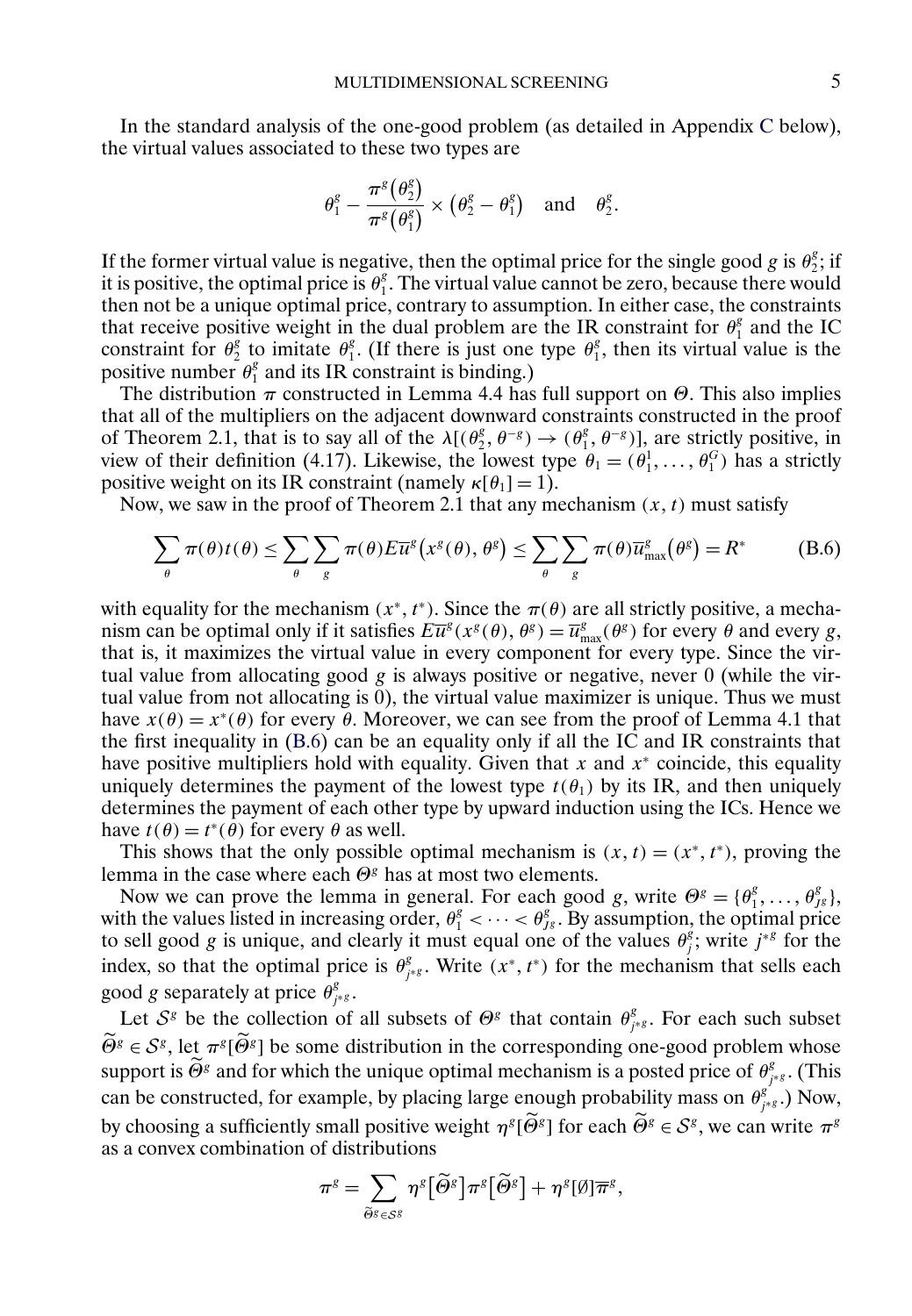## <span id="page-5-0"></span>6 GABRIEL CARROLL

where  $\overline{\pi}^g$  is some distribution that still has full support on  $\Theta^g$  and still has the property that the unique optimal price is  $\theta_{j^{*g}}^g$ . For convenience, write  $\overline{S}^g = S^g \cup \{\emptyset\}$  and  $\pi^g[\emptyset] = \overline{\pi}^g$ ; this allows us to write more simply

$$
\pi^g = \sum_{\widetilde{\Theta}^g \in \overline{S}^g} \eta^g \big[ \widetilde{\Theta}^g \big] \pi^g \big[ \widetilde{\Theta}^g \big].
$$
 (B.7)

Let  $\overline{S} = \times_{g} \overline{S}^{g}$ . Consider any choice of  $\widetilde{\Theta} = (\widetilde{\Theta}^{1}, \dots, \widetilde{\Theta}^{G}) \in \overline{S}$ . We know that for each separate good g, setting a price of  $\theta_{j^{*g}}^g$  for each item is optimal against each marginal distribution  $\pi^{g}[\Theta^{g}]$ . Accordingly, let  $\pi[\Theta]$  be the joint distribution constructed in Section 4.2, so that its marginals are the distributions  $\pi^{g}[\Theta^{g}]$  and such that  $(x^*, t^*)$  is an optimal mechanism for distribution  $\pi[\Theta]$ .

Then we can define a joint distribution  $\pi$  on  $\Theta$  by

$$
\pi = \sum_{\widetilde{\Theta} \in \mathcal{S}} \left( \prod_{g=1}^G \eta^g \left[ \widetilde{\Theta}^g \right] \right) \pi[\widetilde{\Theta}].
$$

It is straightforward to check, using (B.7), that  $\pi$  is a distribution on  $\Theta$  whose marginal on each  $\Theta^g$  equals  $\pi^g$ , and  $(x^*, t^*)$  is an optimal mechanism for distribution  $\pi$ . We claim that in fact  $(x^*, t^*)$  is the unique optimal mechanism for  $\pi$ .

So let  $(x, t)$  be any optimal mechanism for  $\pi$ ; we wish to show that it fully coincides with  $(x^*, t^*)$ . Since  $E_{\pi[\widetilde{\Theta}]}[t(\theta)] \le E_{\pi[\widetilde{\Theta}]}[t^*(\theta)]$  for each  $\pi[\Theta]$ , the only way t can obtain the same expected profit as  $t^*$  against  $\pi$  is to have equality for every  $\pi[\Theta]$ , that is,  $(x, t)$  must be an optimal mechanism for every distribution  $\pi[\Theta]$ .

Consider in particular any  $\widetilde{\Theta}$  where each  $\widetilde{\Theta}^g$  consists of  $\theta^g_{j*g}$  and at most one other type. For these sets, the special case of the lemma we have already proven shows that we must have  $(x(\theta), t(\theta)) = (x^*(\theta), t^*(\theta))$  for each  $\theta \in \times_g \overline{\Theta^g}$ .

But every type  $\theta \in \Theta$  belongs to some such subspace of types, for appropriate  $\Theta$ . Therefore, the optimal mechanism  $(x, t)$  must coincide with  $(x^*, t^*)$  everywhere.  $Q.E.D.$ 

PROOF OF COROLLARY 5.3: As argued in the proof of Lemma 4.2 in the main paper, when looking for optimal mechanisms, we can restrict to those whose payments are all in  $[-\overline{t}, \overline{t}]$  for some sufficiently high constant  $\overline{t}$ . Then the effective space of mechanisms M<sup>-1</sup> becomes a convex polytope, since it is a compact set of  $|\Theta| \cdot (G + 1)$ -dimensional vectors defined by certain linear constraints. Therefore, it is the convex hull of its vertices (see, e.g., [Ziegler](#page-9-0) [\(1995,](#page-9-0) Theorem 1.1)), that is, there exist some mechanisms  $M_1, \ldots, M_K$  such that every mechanism in  $\mathcal{M}'$  equals some convex combination of them.

By Lemma 5.2, there exists some particular  $\pi^* \in \Pi$  for which the separate-sales mechanism earns *strictly* higher expected profit than any other mechanism. Since expected profit is a linear function on  $\mathcal{M}'$ , it is maximized at one of the corners, so the separatesales mechanism must be one of these corners, say  $M_1$ . By continuity, for any sufficiently nearby  $\pi$ ,  $M_1$  still gives strictly higher expected profit than  $M_2, \ldots, M_K$ , and so remains higher than any convex combination, that is, no mechanism attains higher profit than  $R^*$ .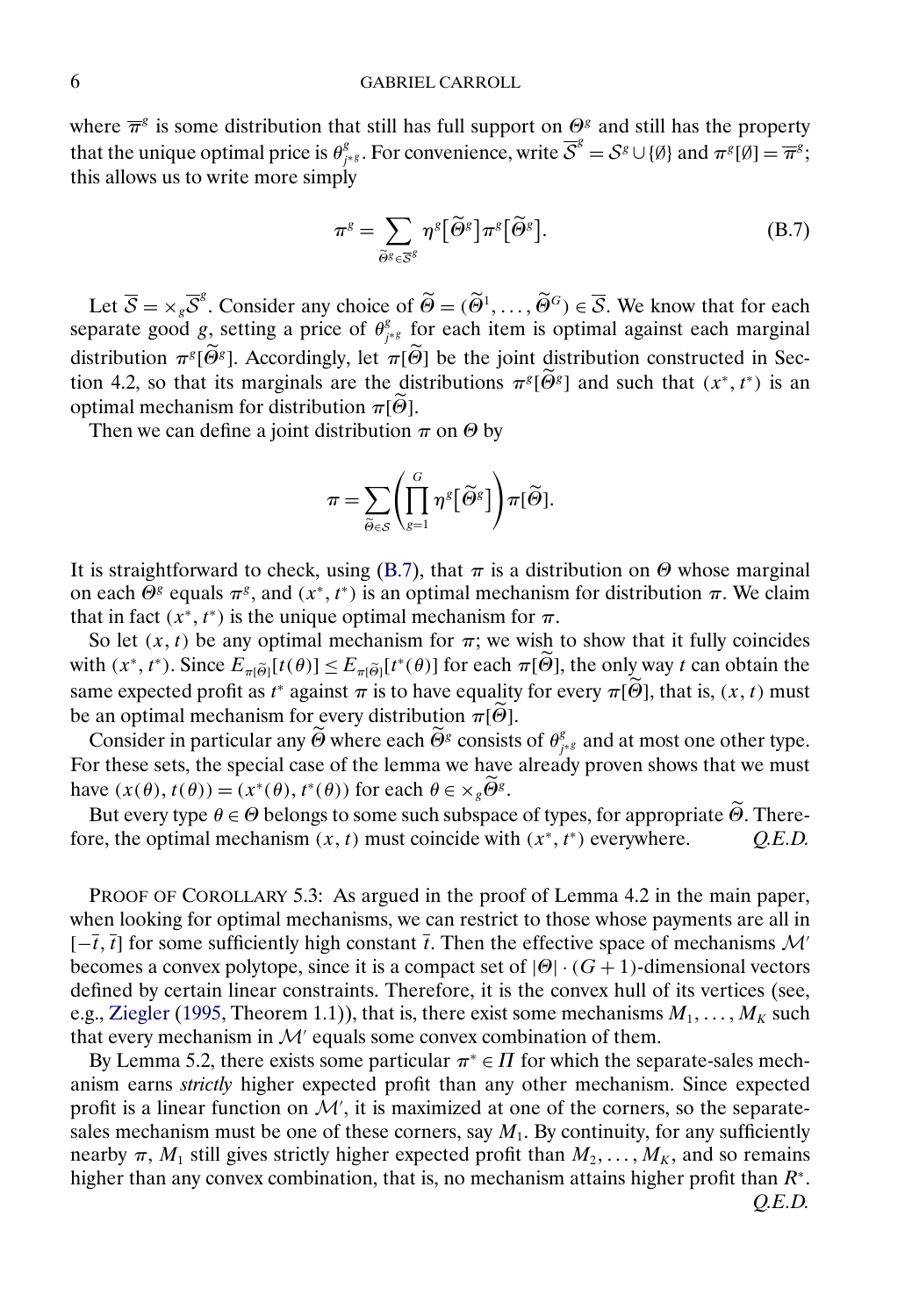#### <span id="page-6-0"></span>APPENDIX C: GENERALIZED VIRTUAL VALUES IN THE MONOPOLY PROBLEM

In this appendix we demonstrate in detail how the generalized virtual values we have defined in Section 4.1 reduce to the traditional ironed virtual value in the one-dimensional case. We focus on the benchmark monopoly problem with a single good (and a finite set of types). We could allow for a convex cost of production and the calculations would be virtually identical, but for simplicity we do not do so here.

Suppose that the set of possible values for the good is  $\{\theta_1, \ldots, \theta_J\}$ , with  $0 \le \theta_1 < \theta_2 < \theta_2$  $\cdots < \theta_J$ , and that  $\pi$  is the distribution. Recall the notation for allocations:  $X = \{0, 1\}$  and  $u(x, \theta) = x\theta$ . Also write  $R_j = \theta_j \times \sum_{j'=j}^J \pi(\theta_{j'})$ , the profit from setting a price of  $\theta_j$ ; write  $R^* = \max_j R_j$ , with j<sup>∗</sup> as the index attaining the maximum (if there are several, pick the lowest). It will also be convenient to put  $R_{J+1} = 0$ .

The traditional analysis of the problem begins by defining the virtual value of type  $\theta_i$  as

$$
\widetilde{\theta}_j = \theta_j - \frac{\sum_{j' > j} \pi(\theta_{j'})}{\pi(\theta_j)} (\theta_{j+1} - \theta_j), \quad \text{or} \quad \widetilde{\theta}_j = \theta_j \quad \text{if } j = J.
$$

(This is the discrete-type analogue of the classical formula from [Myerson](#page-9-0) [\(1981\)](#page-9-0); see, e.g., [Vohra](#page-9-0) [\(2011,](#page-9-0) p. 118).)

Consider first the no-ironing case, where  $\hat{\theta}_1 \leq \cdots \leq \hat{\theta}_J$ . In this case, the traditional solution uses just the IR constraint of the lowest type  $\theta_1$  and the adjacent downward IC constraints  $\theta_j \to \theta_{j-1}$  to show that no mechanism can earn more than  $R^*$ , which is achieved by allocating the goods to the types  $\theta_j$  with nonnegative virtual value.

This method corresponds to a solution to the dual problem that puts positive weights only on these constraints. To fully illustrate the connection, we will explicitly write out what this dual solution is and then check that our generalized virtual values defined by (4.9) correspond to the virtual values  $\theta_j$ . Recall that in a typical screening problem, there may be many possible generalized virtual values, depending on the choice of dual solution. However, once we have decided to use a dual solution that puts weight only on the lowest IR and the adjacent downward IC constraints, an easy induction using (4.7) shows that these weights are uniquely determined. Thus it makes sense to talk about *the* generalized virtual values representing this approach to the screening problem.

In our proposed dual solution, the IR and IC multipliers are

$$
\kappa[\theta_1]=1, \qquad \lambda[\theta_j\to\theta_{j-1}]=\sum_{j'=j}^J\pi(\theta_{j'}),
$$

and all other  $\lambda$  and  $\kappa$  variables are zero. Also, for each  $\theta_j$ , we define

$$
\mu_0[\theta_j] = \max{\pi(\theta_j)\widetilde{\theta}_j, 0}, \qquad \mu_1[\theta_j] = \max{0, -\pi(\theta_j)\widetilde{\theta}_j},
$$
  

$$
\nu[\theta_j] = -\max{\pi(\theta_j)\widetilde{\theta}_j, 0}.
$$

Let us check that this is indeed an optimal solution. It is immediate that all the  $\lambda$ ,  $\kappa$ , and  $\mu$  variables are nonnegative. It is also immediate that (4.6) holds with  $a = 0$  (this means not allocating the good) since all the  $u(a, \theta)$  terms are zero. For  $a = 1$  (allocating the good), the first three terms in (4.6) add up to  $-\pi(\theta_j)\tilde{\theta}_j$ , while the last two add up to  $-(\max\{0, -\pi(\theta_i)\hat{\theta}_i\} - \max\{\pi(\theta_i)\hat{\theta}_i, 0\}) = \pi(\theta_i)\hat{\theta}_i$ . So (4.6) is satisfied. It is straightforward to check that (4.7) is satisfied as well.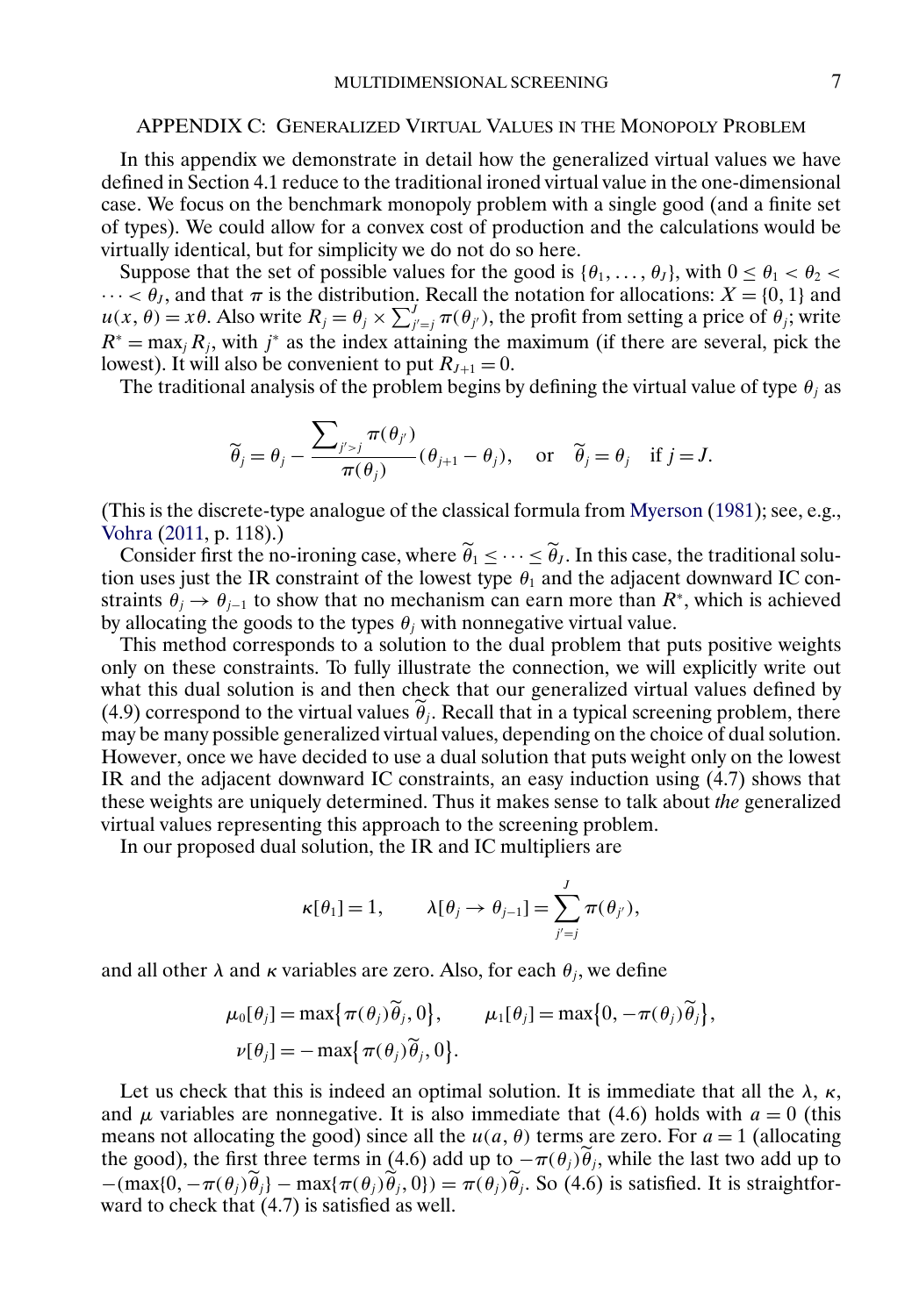<span id="page-7-0"></span>And for (4.8), note that

$$
\pi(\theta_j)\widetilde{\theta}_j = R_j - R_{j+1}
$$

for each  $j = 1, \ldots, J$ . Since  $j^*$  is the (lowest) index for which  $R_j$  attains the maximum, this implies  $\hat{\theta}_{j^*-1} < 0$  (if  $j^* > 1$ ) and  $\hat{\theta}_{j^*} \ge 0$ . So since the  $\hat{\theta}_j$  are increasing, we have  $\hat{\theta}_j \ge 0$ precisely when  $j \geq j^*$ . Consequently, we have

$$
\sum_{j=1}^J \nu[\theta_j] = -\sum_{j \ge j^*} \pi(\theta_j) \widetilde{\theta}_j = -\sum_{j \ge j^*} (R_j - R_{j+1}) = -R^*.
$$

So (4.8) is satisfied, and we do indeed have an optimal solution to the dual program.

Now consider the generalized virtual value of type  $\theta_i$  as defined in (4.9) with these dual variables. Certainly  $\overline{u}(a, \theta_i) = 0$  when  $a = 0$  (all the  $u(a, \theta)$  terms are zero); the relevant case is  $a = 1$ . For each  $\theta = \theta_j$  we only have one nonzero term  $\lambda[\hat{\theta} \to \theta]$ , namely  $\hat{\theta} = \theta_{j+1}$ (if  $j = J$  there are no such terms), and then it is clear that  $\overline{u}(1, \theta_j)$  is indeed equal to the traditional virtual value  $\theta_j$ .

Now we turn to the general case, where the  $\theta_j$  are not necessarily increasing so there will be ironing. We follow the ironing procedure in [Myerson](#page-9-0) [\(1981\)](#page-9-0) (with adjustments for discrete types). Consider the set of points in the plane,

$$
S = \left\{ \left( \sum_{j' < j} \pi(\theta_{j'}), R_j \right) \middle| j = 1, \ldots, J+1 \right\},\
$$

and define the function  $G: [0, 1] \to \mathbb{R}$  to be the upper boundary of the convex hull of this S, that is, the lowest concave function such that  $G(x) \geq y$  for each point  $(x, y) \in S$ . Then define the ironed revenue

$$
\overline{R}_j = G\bigg(\sum_{j' < j} \pi(\theta_{j'})\bigg)
$$

for each  $j = 1, \ldots, J + 1$ . We immediately have  $R_j \leq \overline{R}_j \leq \max_{(x, y) \in S} y = R^*$  for all j, with equality for  $j = j^*$ . Define also

$$
\overline{\widetilde{\theta}}_j = \frac{\overline{R}_j - \overline{R}_{j+1}}{\pi(\theta_j)}
$$

for each  $j = 1, \ldots, J$ . These are the ironed virtual values. Concavity of G implies they are increasing,  $\ddot{\theta}_1 \leq \cdots \leq \ddot{\theta}_J$ .

Also, as in the no-ironing case,  $\overline{R}_{j^*} = \max_j \overline{R}_j$  implies that  $\tilde{\theta}_{j^*-1} \leq 0$  (if  $j^* > 1$ ) and  $\ddot{\theta}_{j^*} \geq 0.$ 

Now we describe how to translate the ironing approach into a solution to the dual problem. The usual colloquial description of ironing is that it maximizes revenue subject only to the adjacent downward IC constraints (and IR of the lowest type) plus a monotonicity constraint,  $x(\theta_i)$  increasing in j. However, monotonicity is itself obtained as a consequence of the adjacent downward and upward IC constraints. So in fact the corresponding dual solution will put weight on both the downward and upward adjacent ICs.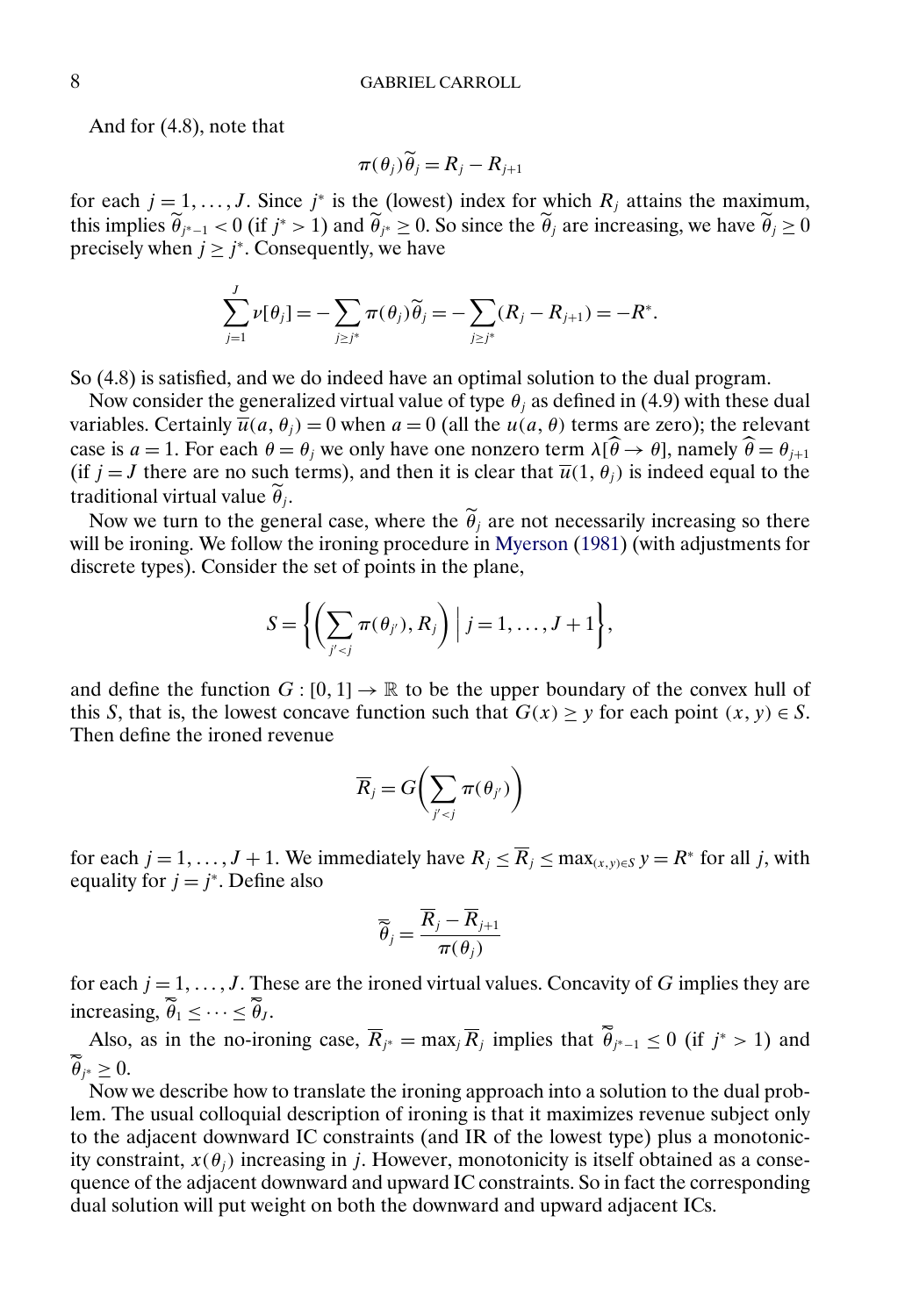For the IR constraints, we put  $\kappa[\theta_1] = 1$  and  $\kappa[\theta_i] = 0$  otherwise, as before. For the IC constraints, we put the following weights on the adjacent incentive constraints:

$$
\lambda[\theta_j \to \theta_{j-1}] = \sum_{j'=j}^J \pi(\theta_{j'}) + \frac{\overline{R}_j - R_j}{\theta_j - \theta_{j-1}}, \qquad \lambda[\theta_{j-1} \to \theta_j] = \frac{\overline{R}_j - R_j}{\theta_j - \theta_{j-1}}
$$

(and all other  $\lambda[\cdots]$  multipliers equal to zero). Notice that these weights are nonnegative, since  $\overline{R}_i \geq R_i$ . Put also

$$
\mu_0[\theta_j] = \max{\pi(\theta_j)\overline{\theta}_j, 0}, \qquad \mu_1[\theta_j] = \max{0, -\pi(\theta_j)\overline{\theta}_j},
$$
  

$$
\nu[\theta_j] = -\max{\pi(\theta_j)\overline{\theta}_j, 0}.
$$

In particular, the  $\mu$ 's are nonnegative as well.

J

Let us check that this is an optimal dual solution. First let us check  $(4.6)$  (in the case  $a = 1$ , since  $a = 0$  is easy). We will do the case  $1 < i < J$  here. Then the first three terms on the left side of (4.6) are

$$
\lambda[\theta_{j+1} \to \theta_j] \theta_{j+1} + \lambda[\theta_{j-1} \to \theta_j] \theta_{j-1} - (\lambda[\theta_j \to \theta_{j+1}] + \lambda[\theta_j \to \theta_{j-1}]) \theta_j
$$
\n
$$
= \sum_{j'=j+1}^{J} \pi(\theta_{j'}) \theta_{j+1} - \sum_{j'=j}^{J} \pi(\theta_{j'}) \theta_j + \frac{\overline{R}_{j+1} - R_{j+1}}{\theta_{j+1} - \theta_j} \theta_{j+1} + \frac{\overline{R}_{j} - R_{j}}{\theta_{j} - \theta_{j-1}} \theta_{j-1}
$$
\n
$$
- \frac{\overline{R}_{j+1} - R_{j+1}}{\theta_{j+1} - \theta_{j}} \theta_j - \frac{\overline{R}_{j} - R_{j}}{\theta_{j} - \theta_{j-1}} \theta_j
$$
\n
$$
= (R_{j+1} - R_{j}) + \frac{\overline{R}_{j+1} - R_{j+1}}{\theta_{j+1} - \theta_{j}} (\theta_{j+1} - \theta_j) - \frac{\overline{R}_{j} - R_{j}}{\theta_{j} - \theta_{j-1}} (\theta_{j} - \theta_{j-1})
$$
\n
$$
= (R_{j+1} - R_{j}) + (\overline{R}_{j+1} - R_{j+1}) - (\overline{R}_{j} - R_{j})
$$
\n
$$
= \overline{R}_{j+1} - \overline{R}_{j}
$$
\n
$$
= -\pi(\theta_{j}) \overline{\theta}_{j}.
$$

The other two terms on the left side of (4.6) equal  $-(\mu_1[\theta_j] + \nu[\theta_j]) = \pi(\theta_j)\tilde{\theta}_j$ . Thus, (4.6) is satisfied. (This is the case  $1 < j < J$ , but the remaining cases are similar, using the identities  $\overline{R}_1 = R_1$  and  $\overline{R}_{J+1} = R_{J+1}$  to account for the missing terms.)

It is straightforward to see that (4.7) is satisfied as well: the only difference from the no-ironing case is the addition of the  $(\overline{R}_{j+1} - R_{j+1})/(\theta_{j+1} - \theta_j)$  and  $(\overline{R}_j - R_j)/(\theta_j - \theta_{j-1})$ terms, which each appear once with  $a + sign$  and once with  $a - sign$  on the left side, and so they cancel out.

And because  $\hat{\theta}_1 \leq \cdots \leq \hat{\theta}_{j^*-1} \leq 0 \leq \hat{\theta}_{j^*} \leq \cdots \leq \hat{\theta}_j$ , we have  $\nu[\theta_j] = 0$  for  $j < j^*$  and  $=-\pi(\theta_j)\tilde{\theta}_j$  for  $j \geq j^*$ . Therefore,

$$
\sum_{j=1}^{J} \nu[\theta_j] = -\sum_{j \geq j^*} \pi(\theta_j) \overline{\widetilde{\theta}}_j = -\sum_{j \geq j^*} (\overline{R}_j - \overline{R}_{j+1}) = -\overline{R}_{j^*} = -R^*.
$$

Thus (4.8) holds as well, and we indeed have an optimal solution to the dual problem.